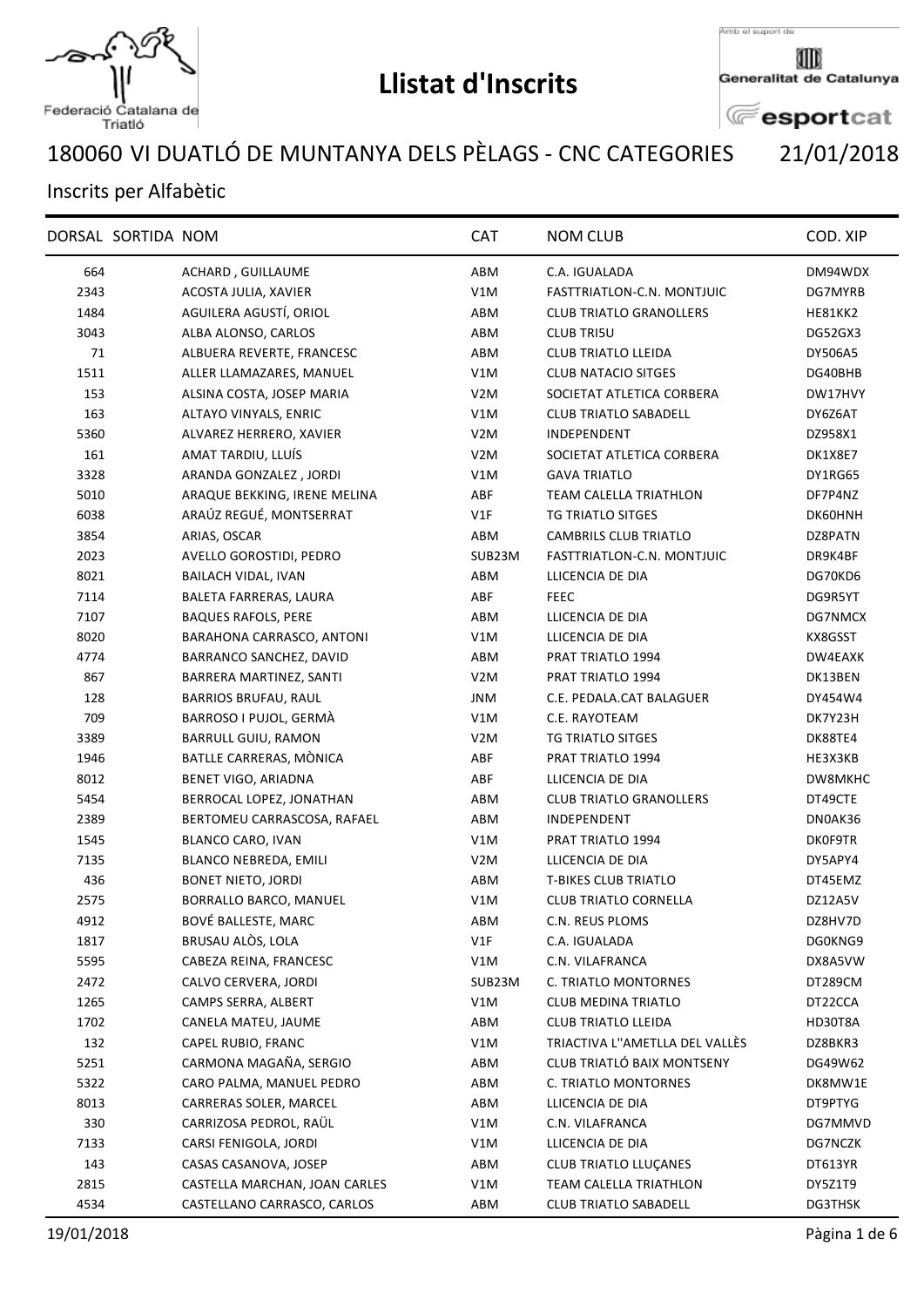|      | DORSAL SORTIDA NOM |                               | <b>CAT</b>       | <b>NOM CLUB</b>                | COD. XIP       |
|------|--------------------|-------------------------------|------------------|--------------------------------|----------------|
| 3463 |                    | CASTILLO QUESADA, MIGUEL      | V2M              | C.N. VIC-ETB                   | DF4SAA2        |
| 7139 |                    | <b>CERCOS CARBO, SERGI</b>    | ABM              | LLICENCIA DE DIA               | DY5P487        |
| 3903 |                    | CIRERA CASELLAS, MARC         | ABM              | C.N. REUS PLOMS                | HZ3FTEF        |
| 7116 |                    | CODOÑER PLAZA, JOSE           | ABM              | LLICENCIA DE DIA               | DT027AB        |
| 6191 |                    | COMINO CASADO, MERCHE         | V1F              | CERDANYOLA CH                  | DK9ZYG6        |
| 3817 |                    | CORDOBA CASANOVAS, MARC       | V1M              | CLUB TRIATLÓ BAIX MONTSENY     | DW1DHWH        |
| 1696 |                    | CORONADO VACA, IVAN           | V1M              | CERDANYOLA CH                  | DW8CP1N        |
| 233  |                    | CRESPO, JUAN ANTONIO          | V1M              | <b>CLUB ESPORTIU Z5</b>        | DT2MM44        |
| 3004 |                    | CUEVAS MARTÍ, LAIA            | ABF              | CLUB VO2 TEAM                  | HR1PZG4        |
| 3629 |                    | <b>CURCO FILELLA, EUDALD</b>  | SUB23M           | <b>CLUB TRIATLO LLEIDA</b>     | DK8SXBF        |
| 8011 |                    | CUSINÉ DOMÈNECH, JAUME        | ABM              | <b>FEEC</b>                    | DR31XMA        |
| 3471 |                    | DELGADO GARCIA, CARLOS        | ABM              | <b>CLUB MEDINA TRIATLO</b>     | DG3XK9S        |
| 2946 |                    | DOMINGO MAS, NARCÍS           | V1M              | CAMBRILS CLUB TRIATLO          | DT6DGDB        |
| 3009 |                    | DOMINGUEZ CASAS, DAVID        | V2M              | <b>TG TRIATLO SITGES</b>       | DG7WB4C        |
| 3196 |                    | DOMÍNGUEZ SÁNCHEZ, JOSE       | V1M              | <b>CLUB TRIATLO MALGRAT</b>    | DG3XNT9        |
| 5772 |                    | DUART CASTELLS, JORDI         | V1M              | <b>CLUB ESPORTIU Z5</b>        | DY59PGM        |
| 8014 |                    | DURAN DURAN, ORIOL            | ABM              | LLICENCIA DE DIA               | DW70AVX        |
| 2582 |                    | EGEA CORTES, RAQUEL           | ABF              | C.A. IGUALADA                  | DY9H80G        |
| 5472 |                    | EHLERS, TIM                   | V1M              | <b>CLUB NATACIO SITGES</b>     | DM12YD3        |
| 69   |                    | ELIZALDE HEREDIA, JAVIER      | ABM              | TEAM CALELLA TRIATHLON         | DT2W6KM        |
| 3919 |                    | <b>ESCRIU MATEU, SERGI</b>    | V1M              | <b>CLUB TRIATLO SABADELL</b>   | CG88744        |
| 5858 |                    | ESPINOSA VALERO, POL          | SUB23M           | <b>CLUB NATACIO BANYOLES</b>   | DY50M7G        |
| 6129 |                    | ESTEBAN PATO, LORENA          | ABF              | FASTTRIATLON-C.N. MONTJUIC     | HD7GVRD        |
| 1648 |                    | ESTEBAN RUIZ, MIGUEL ANGEL    | V1M              | CLUB NATACIO MINORISA          | DT3S9SG        |
| 3010 |                    | ESTEBAN SAEZ, MIQUEL          | JNM              | CLUB NATACIO MINORISA          | DF026AT        |
| 7118 |                    | ESTRADERA CABALLERO, RUBEN    | ABM              | <b>FEEC</b>                    | DT41MAH        |
| 2157 |                    | FERNÁNDEZ MARTÍNEZ, J. DAVID  | V1M              | <b>CLUB ESPORTIU Z5</b>        | DZ8YW0X        |
| 1684 |                    | FERNANDEZ MURILLO, CARLOS     | V1M              | <b>CLUB NATACIO SITGES</b>     | HD3PF8G        |
| 507  |                    | FERNÁNDEZ RIVERA, RUBÉN       | ABM              | C.E. RAYOTEAM                  | DN0KG68        |
| 707  |                    | FERRAN BENNSTROM, ENRIC       | V1M              | <b>CLUB NATACIO BANYOLES</b>   | DG9HCXW        |
| 5146 |                    | FERRER CRUSELLES, NURIA       | ABF              | C.N. REUS PLOMS                | DY0WPY2        |
| 1647 |                    | FIDALGO LOPEZ, ANIBAL         | V1M              | <b>CLUB MEDINA TRIATLO</b>     | DY614PC        |
| 3614 |                    | FIDALGO LOPEZ, ROBERTO        | ABM              | <b>CLUB MEDINA TRIATLO</b>     | HE8AGR4        |
| 2447 |                    | FIERENS, GREGORY              | V1M              | CERDANYOLA CH                  | DG9RB6D        |
| 3896 |                    | FONT CORRIUS, JORDI           | ABM              | CLUB TRIATLO LLUÇANES          | DF533SE        |
| 7136 |                    | FORDHAM, KAREN                | V1F              | LLICENCIA DE DIA               | DY7EWBD        |
| 2131 |                    | FORNS NADAL, ORIOL            | ABM              | <b>CLUB TRIATLO GRANOLLERS</b> | DK5MD3P        |
| 5230 |                    | FRAGOSO BRUIX, MARC           | ABM              | TGCBINN                        | DX3RP7H        |
| 1224 |                    | FREIXER ALSINA, FRANCESC      | V1M              | <b>GRUP ESPORTIU ESTEVE</b>    | DW4VHNN        |
| 7111 |                    | FUENTES ALMAGRO, FCO JAVIER   | V1M              | <b>FEEC</b>                    | DY7ETVA        |
| 5062 |                    | FUENTES GONZALEZ, ANA         | ABF              | <b>TEAM CALELLA TRIATHLON</b>  | DT2WMDD        |
| 119  |                    | GALLARDO GONZALEZ, JUANJO     | V <sub>2</sub> M | <b>GAVA TRIATLO</b>            | DY1C2XV        |
| 5956 |                    | GÀLVEZ I VALDERRAMA, MARIÀ    | V1M              | <b>CLUB TRIATLO SABADELL</b>   | HE3R3Y6        |
| 7102 |                    | <b>GARCES AMAT, BRUNA</b>     | ABF              | LLICENCIA DE DIA               | DT4ZWSC        |
| 3336 |                    | GARCIA BERMÚDEZ, JORDI        | SUB23M           | <b>GAVA TRIATLO</b>            | DG43YDC        |
| 3699 |                    | GARCIA ESCRIBANO, JUAN LUIS   | ABM              | <b>CLUB TRIATLO SABADELL</b>   | CB12527        |
| 4652 |                    | <b>GARCIA GARCIA, ANTONIO</b> | V1M              | CERDANYOLA CH                  | DG7WDRH        |
| 8016 |                    | GARCIA PACHECO, JAVIER        | ABM              | LLICENCIA DE DIA               | HD3SHHV        |
| 7123 |                    | GARCIA PEREZ, ERIC            | ABM              | LLICENCIA DE DIA               | DY93FRY        |
| 7108 |                    | GARCIA VIDAL, JOSEP LLUIS     | V <sub>2</sub> M | LLICENCIA DE DIA               | DY67RNG        |
| 1709 |                    | GENOLLA SUBIRATS, MIQUEL      | V <sub>2</sub> M | INDEPENDENT                    | DK8VP5M        |
| 1274 |                    | <b>GISPERT PORCAR, XAVIER</b> | V1M              | TRIACTIVA L"AMETLLA DEL VALLÈS | DT0K7HR        |
| 4192 |                    | GOMEZ GARCIA, JUAN JAVIER     | ABM              | CERDANYOLA CH                  | DY93BTA        |
| 2016 |                    | GÓMEZ MOTA, ALBERTO           | V1M              | CLUB GASSS TRIATLO CERDANYOLA  | HD790ZG        |
| 7101 |                    | GONZALEZ ALBA, ALBERT         | ABM              | LLICENCIA DE DIA               | HT98C0T        |
| 5475 |                    | GONZALEZ MARTINEZ, JOAN       | ABM              | <b>CLUB TRIBANDA TRIATLO</b>   | <b>HD0XPGT</b> |
| 2119 |                    | GONZALEZ TOR, PAU             | ABM              | C.N. VIC-ETB                   | DG92N8W        |
|      |                    |                               |                  |                                |                |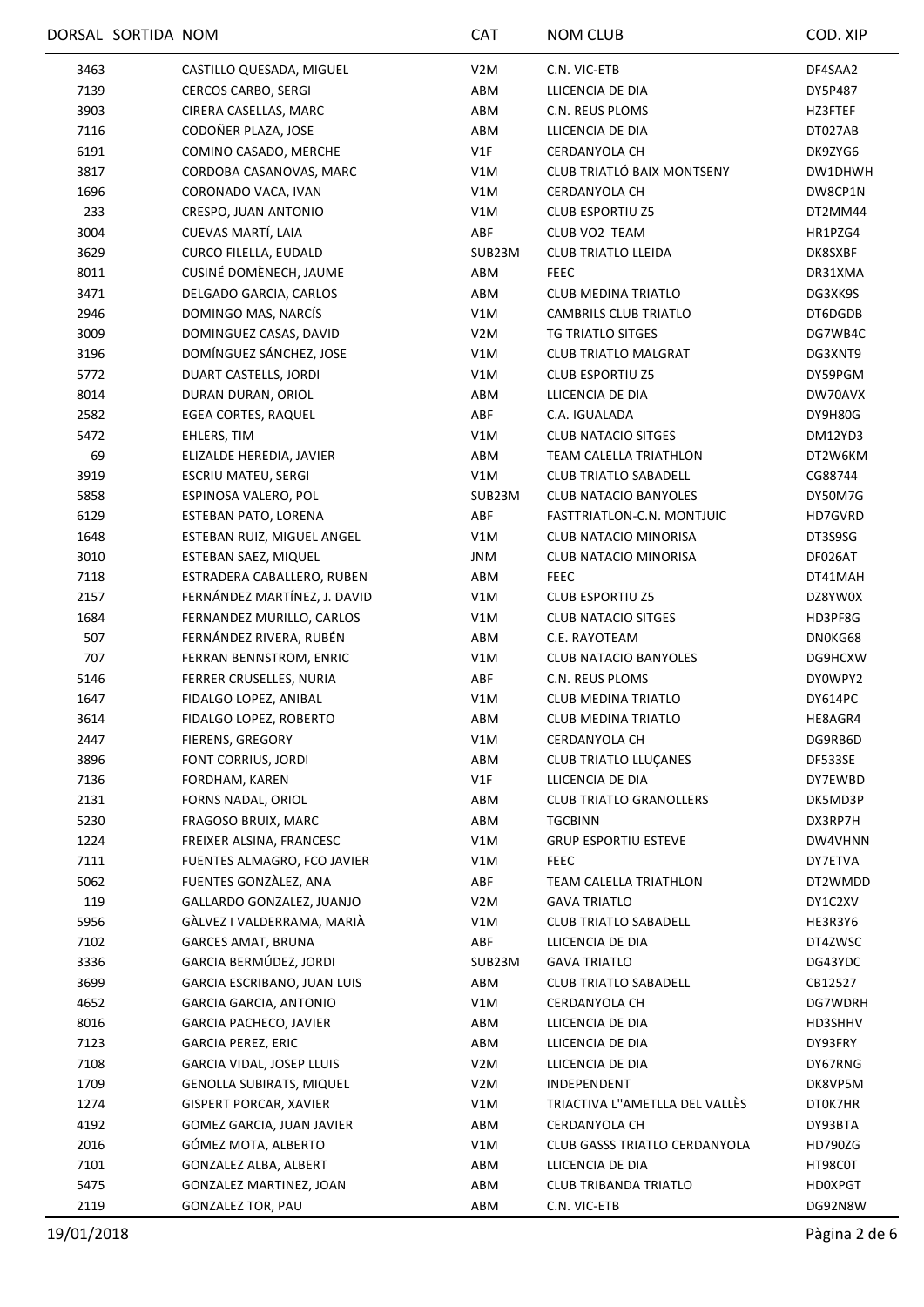|      | DORSAL SORTIDA NOM |                                | <b>CAT</b>       | <b>NOM CLUB</b>                | COD. XIP       |
|------|--------------------|--------------------------------|------------------|--------------------------------|----------------|
| 60   |                    | GRACIA GARASA, ANABEL          | V1F              | FASTTRIATLON-C.N. MONTJUIC     | DG40VMR        |
| 89   |                    | <b>GRANDIN, EMMANUELLE</b>     | ABF              | <b>CERDANYOLA CH</b>           | DW30BF1        |
| 7138 |                    | <b>GUARDIET MAS, XAVIER</b>    | ABM              | LLICENCIA DE DIA               | DT4ZDHD        |
| 2913 |                    | GUILLEN BORBOLLA, BEGOÑA       | V1F              | TG TRIATLO SITGES              | DN9AEN4        |
| 4334 |                    | GUIXENS NIN, BENJAMÍ           | V1M              | TG TRIATLO SITGES              | DG7EDSN        |
| 7105 |                    | GUTIERREZ ANDREU, IVAN HUGO    | ABM              | LLICENCIA DE DIA               | DZ6NK4Y        |
| 5413 |                    | GUTIÉRREZ GARCÍA, KILIAN       | ABM              | TRIACTIVA L"AMETLLA DEL VALLÈS | DF3CYMA        |
| 2850 |                    | GUTIERREZ MUÑOZ, GABRIEL       | V1M              | TEAM CALELLA TRIATHLON         | DY69GRP        |
| 2466 |                    | HERNANDEZ ORDAX, JOSE LUIS     | V1M              | C.E. VILA OLIMPICA             | HD1H1SK        |
| 7137 |                    | HERRADOR FERNANDEZ, EDUARD     | ABM              | LLICENCIA DE DIA               | DT49MRT        |
| 3477 |                    | HERVERA TORRES, CARLOS         | ABM              | PRAT TRIATLO 1994              | DT2W3XC        |
|      |                    |                                |                  |                                |                |
| 8001 |                    | HIDALGO BOU, JORDI             | ABM              | <b>FEEC</b>                    | KX82B62        |
| 1351 |                    | HITOS CARMONA, JACINT          | ABM              | <b>CLUB TRIBANDA TRIATLO</b>   | HD7T351        |
| 7113 |                    | IBAÑEZ BOSCH, GUILLEM          | V <sub>2</sub> M | LLICENCIA DE DIA               | DY6828W        |
| 3717 |                    | IGLESIAS VERNET, ROMÁN         | ABM              | C.N. REUS PLOMS                | HR60BBY        |
| 7121 |                    | INIESTA BERNAL, CARLOS         | ABM              | LLICENCIA DE DIA               | DT41MRE        |
| 1258 |                    | JIMENEZ ESTRADA, ALBERT        | V1M              | SOCIETAT ATLETICA CORBERA      | DG5P9GF        |
| 1707 |                    | JIMENEZ PICAZO, RUBEN          | SUB23M           | C.N. TERRASSA-CICLES MORENITO  | CE37989        |
| 6145 |                    | JONES RODRÍGUEZ, SANDRA DENISE | V1F              | TRIACTIVA L"AMETLLA DEL VALLÈS | DF0V7RX        |
| 2604 |                    | KVAM, PER                      | V <sub>2</sub> M | <b>CLUB TRIBANDA TRIATLO</b>   | DG3W9DR        |
| 3011 |                    | LARA PASCUAL, MANUEL           | ABM              | C.E. PENEDES COSTA DAURADA     | DW6KHMG        |
| 36   |                    | LARIOS JIMÉNEZ, CARLOS         | ABM              | C.A. IGUALADA                  | <b>HE8301Y</b> |
| 720  |                    | LLANO TOURÍS, JOSEP            | V1M              | <b>CLUB TRIBANDA TRIATLO</b>   | DR16E0B        |
| 5899 |                    | LLEONART SUBIRANA, JOSEP       | V1M              | PRAT TRIATLO 1994              | DW37CSV        |
| 1737 |                    | LLORDES MATEU, JAUME           | V1M              | C.N. VILAFRANCA                | HD9WXA3        |
| 2469 |                    | LLUCH CALMÓ, JOAN              | ABM              | C.N. VILAFRANCA                | DZ4VMTP        |
| 192  |                    | LOPEZ JUAREZ, JORGE            | ABM              | <b>CERRR IGUALADA</b>          | HD7R35Y        |
| 5898 |                    | LOPEZ MARISCAL, FRANCESC       | ABM              | <b>CLUB MEDINA TRIATLO</b>     | HD94FDW        |
| 3410 |                    | LÓPEZ POMA, DAVID              | ABM              | <b>T-BIKES CLUB TRIATLO</b>    | DA1AYFC        |
| 1516 |                    | LOPEZ SANTOS, JESÚS            | V1M              | <b>CLUB NATACIO SITGES</b>     | CE17453        |
| 8007 |                    | LÓPEZ SASTRE, DELFÍ            | ABM              | LLICENCIA DE DIA               | DW4BRPC        |
| 2432 |                    | LOPEZ TOLEDO, MARCOS           | V1M              | PRAT TRIATLO 1994              | DY19V09        |
| 3895 |                    | MADRONA VILA, XAVIER           | ABM              |                                | DX5XMPM        |
|      |                    |                                |                  | CLUB TRIATLO LLUÇANES          |                |
| 3612 |                    | MALAGON LOPEZ, DAVID           | V1M              | <b>CLUB TRIATLO GRANOLLERS</b> | HM25BDA        |
| 2199 |                    | MALDONADO PINTO, MONTSERRAT    | V1F              | <b>CLUB TRIATLO MALGRAT</b>    | HD3V58K        |
| 7109 |                    | MANSILLA ONIEVA, DAVID         | V1M              | LLICENCIA DE DIA               | DT49N22        |
| 7122 |                    | MARCOS SANZ, XAVIER            | V1M              | LLICENCIA DE DIA               | DY01CAA        |
| 7127 |                    | MARISCAL, GABRIEL              | V1M              | LLICENCIA DE DIA               | HD3AV8D        |
| 1159 |                    | MARTINEZ ALFONSO, MIGUEL ANGEL | V3M              | PRAT TRIATLO 1994              | DY5PZWR        |
| 8017 |                    | MARTINEZ FERNANDEZ, LORENZO    | V3M              | LLICENCIA DE DIA               | DG6P6HC        |
| 2638 |                    | MARTINEZ GUERRERO, MONTSE      | ABF              | FASTTRIATLON-C.N. MONTJUIC     | DZ1203C        |
| 924  |                    | MARTÍNEZ MACIÀ, ORIOL          | JNM              | PRAT TRIATLO 1994              | DX5DBW8        |
| 5295 |                    | MARTINEZ OSUNA, IVAN           | JNM              | <b>CLUB TRIATLO LLUÇANES</b>   | DG2YZ92        |
| 283  |                    | MARTÍNEZ RAMOS, TONI           | ABM              | <b>CLUB ESPORTIU Z5</b>        | DX7V5K2        |
| 6115 |                    | MARTÍNEZ RASCÓN, MARINA        | ABF              | CERDANYOLA CH                  | DY57P84        |
| 2136 |                    | MARTORELL CARBONELL, KIRIAN    | ABM              | <b>CLUB TRIATLO GRANOLLERS</b> | DG43EBB        |
| 742  |                    | MASSANA GARCIA, MARC           | ABM              | C.N. MOLINS DE REI             | KX85205        |
| 624  |                    | MAYNERIS PERXACHS, ORIOL       | ABM              | CLUB TRIATLÓ BAIX MONTSENY     | HR60ZNH        |
| 5166 |                    | MEJIAS REBERT, ARANTXA         | V1F              | <b>CERRR IGUALADA</b>          | CE95160        |
| 2633 |                    | MELENDEZ LOPEZ, RAFA           | V1M              | <b>CERDANYOLA CH</b>           | DY8G9R8        |
| 130  |                    | MENCHÓN VELASCO, IVAN          | ABM              | C.E. PEDALA.CAT BALAGUER       | VX8GA51        |
| 5030 |                    | MENDOZA MORALES, SUSANA        | SUB23F           | PRAT TRIATLO 1994              | DA0WHP5        |
| 7106 |                    | MESTRES FONTANALS, JOAN        | V1M              | LLICENCIA DE DIA               | DZ1ZA6W        |
| 7126 |                    | MESTRES OLIVELLA, SANTI        | V1M              | LLICENCIA DE DIA               | VX0G6RF        |
| 6068 |                    | MINGUET ADROHER, MONICA        | V2F              | TG TRIATLO SITGES              | KX8291M        |
| 8019 |                    | MIRÓ FUENTES, DANI             | V1M              | LLICENCIA DE DIA               | DT3AAVE        |
|      |                    | MONTANER SOLÀ, JOSEP RAMON     |                  |                                |                |
| 290  |                    |                                | ABM              | C.A. IGUALADA                  | DM4FS2F        |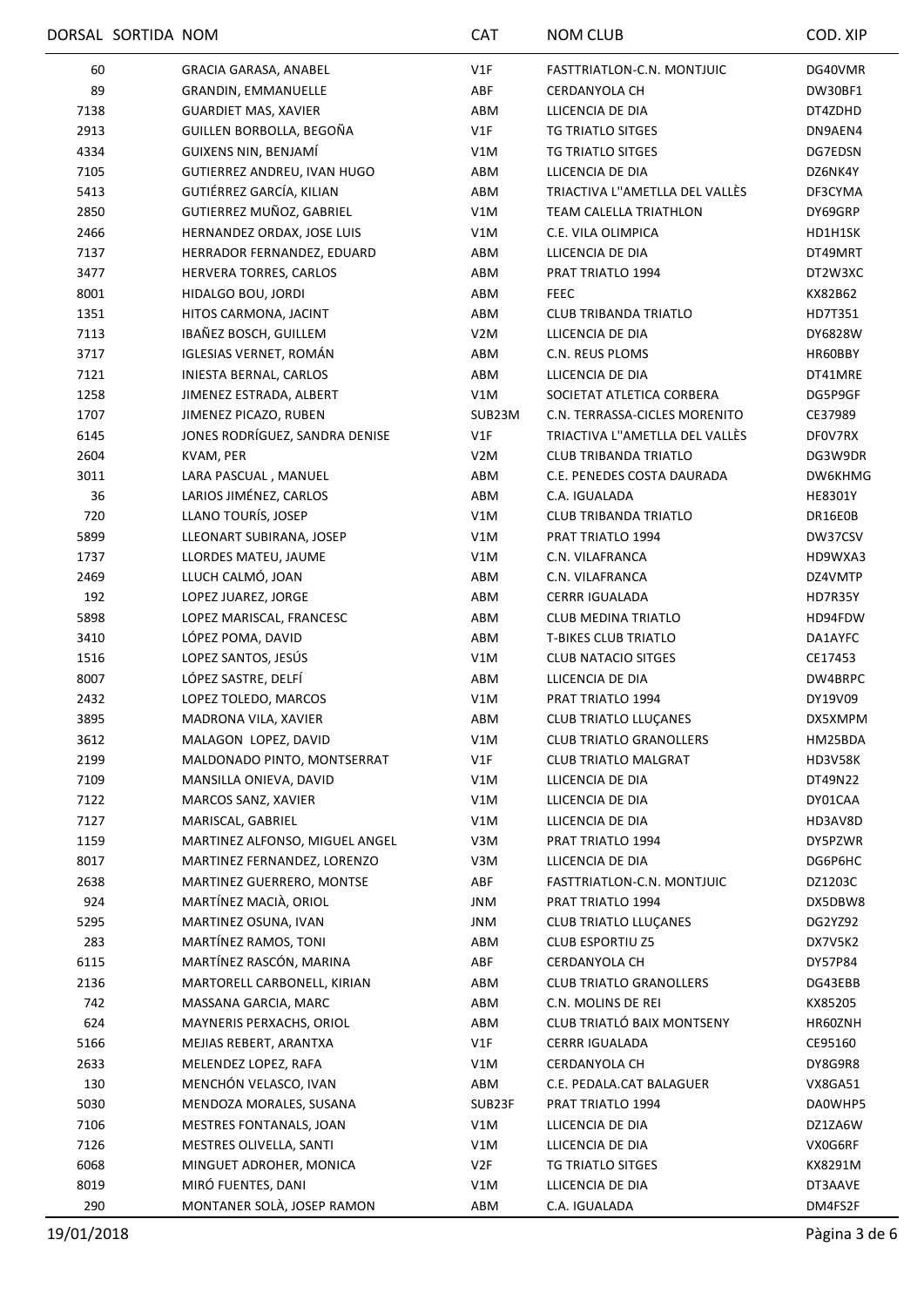|      | DORSAL SORTIDA NOM                             | CAT              | NOM CLUB                          | COD. XIP           |
|------|------------------------------------------------|------------------|-----------------------------------|--------------------|
| 8010 | MONTANER SOLER, JORDI                          | V <sub>2</sub> M | LLICENCIA DE DIA                  | DT2FM0G            |
| 4304 | MONTES MESA, MANUEL                            | ABM              | CERDANYOLA CH                     | HT4R95N            |
| 2003 | MORALES FAURA, ALBERT                          | JNM              | FASTTRIATLON-C.N. MONTJUIC        | HM930SH            |
| 1715 | <b>MORALES FAURA, MARC</b>                     | SUB23M           | FASTTRIATLON-C.N. MONTJUIC        | HT93C41            |
| 368  | MORALES ROLDAN, MIQUEL                         | V1M              | CERDANYOLA CH                     | <b>DK69E14</b>     |
| 5053 | MORENO CASTAÑEDA, NOEMI                        | V1F              | C.A. IGUALADA                     | DG3G0W2            |
| 7119 | MORENO GABRIEL, EDUARD                         | ABM              | LLICENCIA DE DIA                  | DY7P3CS            |
| 4212 | MORILLO POLEY, MIGUEL                          | V1M              | CERDANYOLA CH                     | HE3RCHB            |
| 3914 | MOYANO HERRERO, JOEL                           | V1M              | OPTIMS CLUB TRIATLO               | DK3V7YH            |
| 7104 | MULA RUIZ, PEDRO                               | ABM              | LLICENCIA DE DIA                  | DY65SAE            |
| 8003 | MUÑIZ MOLINA, JORDI                            | ABM              | <b>FEEC</b>                       | CG85017            |
| 5412 | NAVARRO LÓPEZ DEL CASTILLO, ARNAU              | SUB23M           | C. TRIATLO MONTORNES              | DX26SSG            |
| 1589 | NAVARRO VALLES, ENOC                           | V1M              | OPTIMS CLUB TRIATLO               | DZ8T524            |
| 8009 | NEBOT VERDAGUER, XAVI                          | V1M              | LLICENCIA DE DIA                  | DZ4A3ZW            |
| 2467 | NOGUERA OTERO, FELIPE                          | V1M              | <b>CLUB NATACIO SITGES</b>        | CG09648            |
| 8018 | OLIVERA FRANCES, DAVID                         | V <sub>2</sub> M | LLICENCIA DE DIA                  | HD1MXFY            |
| 2808 | OLIVEROS OLIVEROS, PEDRO J.                    | V1M              | <b>CLUB TRIATLO GRANOLLERS</b>    | DY9K1YD            |
| 2631 | OVIEDO PRADA, EMILIO                           | V <sub>2</sub> M | OPTIMS CLUB TRIATLO               | DY19FP5            |
| 3835 | PALAU VILA, ERNEST                             | ABM              | CLUB TRIATLO LLUÇANES             | HD33GYR            |
| 7129 | PALOS TOMÁS, JUAN JOSÉ                         | ABM              | LLICENCIA DE DIA                  | HT4XZ1B            |
| 3141 | PARRA ALBARES, BORJA                           | ABM              | TG TRIATLO SITGES                 | DY1HNWN            |
| 7103 | PERDIGUERO FABRÉ, MONTSE                       | ABF              | LLICENCIA DE DIA                  | DY6G3V1            |
| 1921 | PEREZ AYALA, MONTSERRAT                        | V2F              | CERDANYOLA CH                     | DZ4FVY1            |
| 8005 | PÉREZ CABALLERO, DAVID                         | ABM              | LLICENCIA DE DIA                  | DZ7Y2G8            |
| 3733 | PÉREZ GONZÁLEZ, NARCISO                        | V1M              | PRAT TRIATLO 1994                 | HT1W4NK            |
| 5661 | PÉREZ JIMÉNEZ, ENRIQUE                         | V1M              | CERDANYOLA CH                     | DZ2P1KE            |
| 1171 | PEREZ LINDE, RAMON                             | V1M              | CERDANYOLA CH                     | DY06MM5            |
| 4088 | PICAS ZORRILLA, AINA                           | ABF              | C.N. REUS PLOMS                   | DT405N1            |
| 2182 | PINO REYES, SERGIO                             | V1M              | C.N. MOLINS DE REI                | DT45EZW            |
| 2543 | PLA PRAT, BERNAT                               | ABM              | C.A. IGUALADA                     | DG7X638            |
| 56   | PLANAS GARCIA, ANNA                            | ABF              | <b>CLUB TRIATLO GRANOLLERS</b>    | DT6V584            |
| 3558 | PONS MUNILL, TERESA                            | V1F              | PRAT TRIATLO 1994                 | DG7W6DZ            |
| 2630 | PONS PEREZ, CARLES                             | ABM              | <b>CLUB TRI5U</b>                 | DT3CR3Z            |
| 7132 | PONS YUSTE, XAVIER                             | ABM              | LLICENCIA DE DIA                  | DG7N60S            |
| 1220 | PORTILLA PARRILLA, CARLOS                      | ABM              | C.N. REUS PLOMS                   | <b>HM25YH5</b>     |
| 7131 | PORTILLO CABANILLAS, DAMIAN                    | ABM              | LLICENCIA DE DIA                  |                    |
| 113  |                                                | V1F              | <b>CERRR IGUALADA</b>             | VX5985N<br>DG5RMBS |
|      | PRACHT MONTAMAT, ELISENDA                      |                  | <b>CLUB TRIATLO LLEIDA</b>        |                    |
| 3028 | PRETEL MESA, JAVIER<br>PUIGFEL MORENO, SERGI   | V1M              |                                   | HZ357D2            |
| 5304 |                                                | ABM              | <b>CLUB TRIATLO LLEIDA</b>        | DK5E2TC            |
| 4433 | PUJABET SOLANICH, SERGI<br>PUJADAS CASAS, MARC | ABM              | C.A. IGUALADA<br>LLICENCIA DE DIA | DW8035B            |
| 8004 |                                                | V1M              |                                   | HG29KA1            |
| 135  | PUJOL CASTELLÀ, MARTÍ                          | JNM              | CLUB TRIATLO LLUÇANES             | DT3CM8Z            |
| 800  | PUYAL MASGORET, ALBERT                         | V <sub>2</sub> M | <b>CLUB MEDINA TRIATLO</b>        | CE28483            |
| 7110 | QUESADA GONZALEZ, JOAN                         | V1M              | <b>FEEC</b>                       | DT0V4XG            |
| 7125 | RABELLA GOL, SERGI                             | ABM              | LLICENCIA DE DIA                  | DT02YDN            |
| 2101 | RECASENS ESCRIBANO, FRANCESC                   | V1M              | CAMBRILS CLUB TRIATLO             | HD9PGBN            |
| 1210 | RECHE QUINTANA, PERE                           | SUB23M           | <b>CLUB ESPORTIU Z5</b>           | CD51072            |
| 223  | RELAÑO GUILLEN, MARC                           | ABM              | <b>CERRR IGUALADA</b>             | DK1HTN1            |
| 8015 | RIBA PUIGORIOL, JOAN                           | JNM              | LLICENCIA DE DIA                  | HD728NA            |
| 996  | RIBOT TERRICABRAS, SANTI                       | V2M              | <b>CLUB TRIATLO GRANOLLERS</b>    | DZ15P63            |
| 7130 | RICART ALTEMIR, XAVIER                         | V1M              | LLICENCIA DE DIA                  | HE84FSR            |
| 5824 | RIERA BAILEN, MARC                             | ABM              | C.N. VIC-ETB                      | DF0166A            |
| 789  | RIOS CUADROS, JOSE ROQUE                       | V <sub>2</sub> M | C.A. IGUALADA                     | HD7HEA8            |
| 2053 | RODELLAS PLA, EDUARD                           | ABM              | C.N. VIC-ETB                      | DR2R01A            |
| 5937 | RODRIGUEZ GARCIA, DANIEL                       | V1M              | <b>CLUB MEDINA TRIATLO</b>        | HD7H4Y4            |
| 7112 | RODRIGUEZ NEIRA, JORGE                         | ABM              | LLICENCIA DE DIA                  | HZ3TCNB            |
| 2457 | ROMEO VIVERO, JESUS M.                         | V2M              | CERDANYOLA CH                     | DT27VR2            |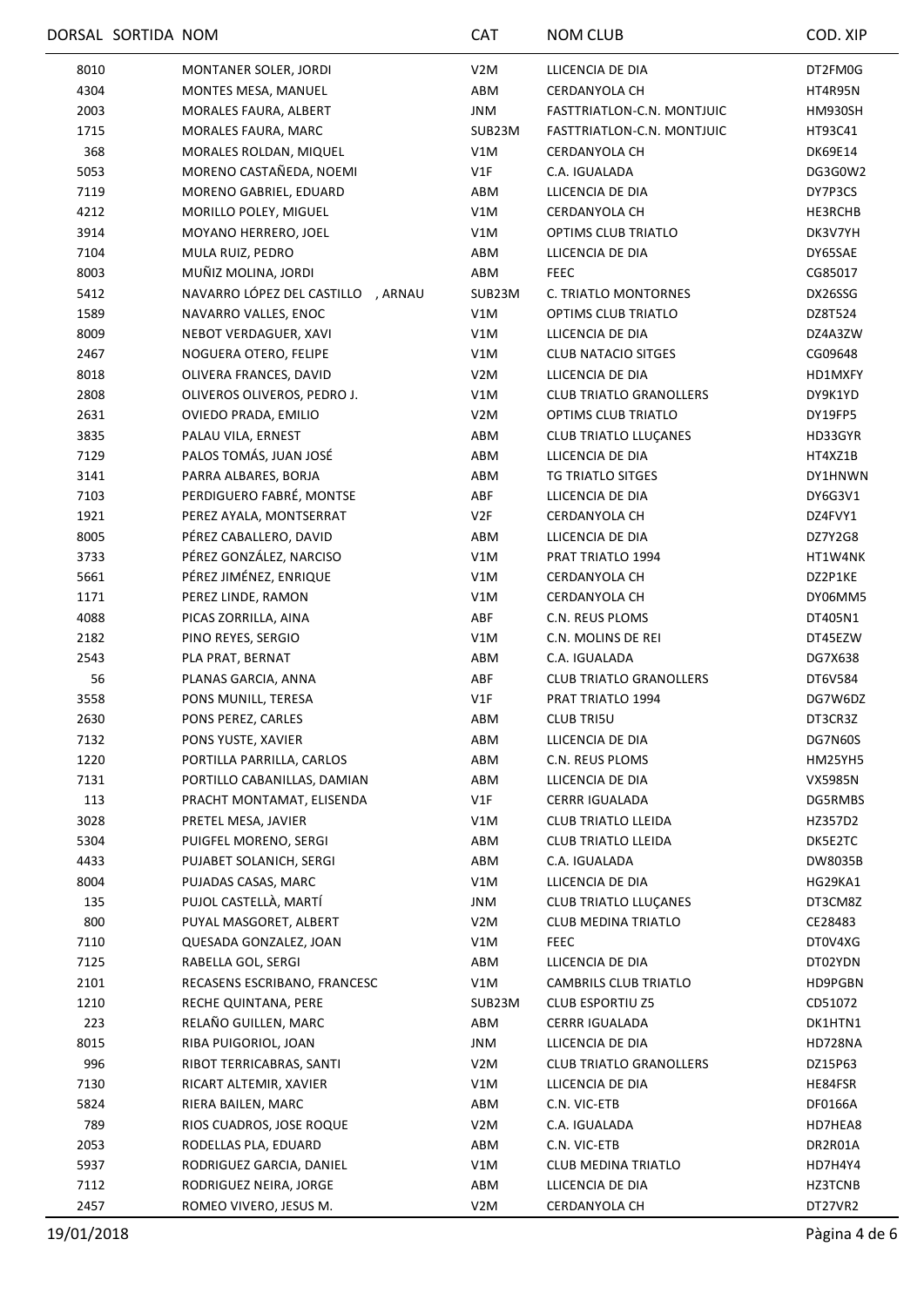|      | DORSAL SORTIDA NOM |                                   | <b>CAT</b>       | <b>NOM CLUB</b>                       | COD. XIP       |
|------|--------------------|-----------------------------------|------------------|---------------------------------------|----------------|
| 4711 |                    | ROMERO BELTRAN, ANTONIO           | V1M              | <b>CERRR IGUALADA</b>                 | <b>DGOVTBW</b> |
| 2474 |                    | ROMERO MUÑOZ, JONATAN             | ABM              | C.N. VILAFRANCA                       | DT38976        |
| 108  |                    | ROSICH GRAU, JOE                  | V <sub>2</sub> M | C.N. REUS PLOMS                       | HD30F5D        |
| 5944 |                    | ROSSELLÓ GONZÁLEZ, JORDI          | V1M              | C.N. REUS PLOMS                       | DY505FY        |
| 4876 |                    | ROSSI, PATRICIO                   | ABM              | <b>CLUB ESPORTIU Z5</b>               | DY569D2        |
| 2534 |                    | ROURA PEREZ, SILVIA               | SUB23F           | <b>GRUP ESPORTIU ESTEVE</b>           | HW42KH4        |
| 916  |                    | ROURA POL, ALBERT                 | ABM              | <b>CLUB NATACIO BANYOLES</b>          | DT3EBM4        |
| 1452 |                    | RUIZ REYES, JOSÉ                  | V3M              | <b>CLUB ESPORTIU Z5</b>               | DF2M9FP        |
| 121  |                    | RUS GARCIA, PILAR                 | V1F              | C.N. REUS PLOMS                       | DG36ZVT        |
| 139  |                    | SABATÉ AYMERICH, GERARD           | ABM              | <b>T-BIKES CLUB TRIATLO</b>           | DN02PY5        |
| 1499 |                    | SALANOVA ROCA, ANTONI             | V3M              | C.A. IGUALADA                         | DK69BPF        |
| 5359 |                    | SALVADO BOTELLA, GERARD           | ABM              | CAMBRILS CLUB TRIATLO                 | DG9PK4Z        |
| 5515 |                    | SALVADÓ RODRÍGUEZ, JOSEP MIQUEL   | V1M              | C.E. PEDALA.CAT BALAGUER              | DZ11XPH        |
| 5446 |                    | SALVADOR GIMENO, ROGER            | V1M              | TRIACTIVA L"AMETLLA DEL VALLÈS        | HD64D9N        |
| 2933 |                    | SALVADOR TREMOLEDA, JOAQUIN       | V1M              | CAMBRILS CLUB TRIATLO                 | DN87YT3        |
| 7134 |                    | SALVATELLA SUREDA, JOSEP          | ABM              | <b>FEEC</b>                           | DG9XEKP        |
| 3606 |                    | SANCHEZ FONTCUBERTA, RAMON        | V1M              | C. TRIATLO MONTORNES                  | DG3RERW        |
| 146  |                    | SANCHEZ GONZALEZ, DANIEL          | ABM              | C.N. REUS PLOMS                       | DZ48NSD        |
| 3353 |                    | SANCHEZ GRAU, SERGI               | V2M              | C.N. REUS PLOMS                       | DY7P57N        |
| 2518 |                    | SANCHEZ PAREJA, JACOB             | SUB23M           | <b>CLUB ATLETIC TORELLO - TRIATLO</b> | DM40TPX        |
| 3541 |                    | SANCHEZ-CORTES MANCHA, MERCEDES   | ABF              | <b>CLUB TRIATLO GRANOLLERS</b>        | DT9P44F        |
| 2602 |                    | SANTIAGO GONZÁLEZ, INÉS           | V1F              | CERDANYOLA CH                         | DT2MZG9        |
| 196  |                    | SARAROLS RAMSAY, LAURA            | V1F              | <b>CLUB TRIATLO GRANOLLERS</b>        | DW19W54        |
| 2011 |                    | SARDÀ GIMENO, ALBERT              | ABM              | C.N. VILAFRANCA                       | DG3G2A7        |
| 2624 |                    | SAURA CONCA, SERGI                | ABM              | <b>CLUB NATACIO RUBI</b>              | DK2ACXB        |
| 124  |                    | SEGURA CHECA, DAVID               | V1M              | C.A. IGUALADA                         | DK49308        |
| 2487 |                    | SEREROLS TORRAS, DAVID            | ABM              | C.A. IGUALADA                         | DK0KTZ9        |
| 2503 |                    | SERRA SUCARRATS, ABEL             | JNM              | C.N. TERRASSA-CICLES MORENITO         | <b>DK530S6</b> |
| 5367 |                    | SIERRA OLIVER, ALEIX              | SUB23M           | C.E. PEDALA.CAT BALAGUER              | DN9XC4S        |
| 5989 |                    | SOLA COLOMERA, ALBERT             | ABM              | PRAT TRIATLO 1994                     | DZ82D1Y        |
| 1507 |                    | SOLA LAGARES, ELOI                | ABM              | CLUB VO2 TEAM                         | DZ8SX09        |
| 7128 |                    | SOLER BECERRO, MANUEL             | V <sub>2</sub> M | <b>FEEC</b>                           | DT49AMZ        |
| 5225 |                    | SOLER BLASCO, MARC                | V1M              | <b>TEAM CALELLA TRIATHLON</b>         | DT6VNNE        |
| 175  |                    | SOLER SERRANO, JAUME              | V <sub>2</sub> M | <b>CLUB TRIATLO SABADELL</b>          | DZ12NZ2        |
| 224  |                    | SOLEY CASTELLS, ALBERT            | ABM              | <b>T-BIKES CLUB TRIATLO</b>           | DT9V5HT        |
| 2062 |                    | SOLÍS RUIZ. PABLO                 | ABM              | INDEPENDENT                           | HE8SEEV        |
| 1543 |                    | SONO RAZURI, JESUS MANUEL         | SUB23M           | PRAT TRIATLO 1994                     | DZ6FA8Z        |
| 2572 |                    | SORIA FERNÁNDEZ, ANTONIO          | V3M              | <b>CLUB TRIATLO CORNELLA</b>          | CB27978        |
| 5409 |                    | TATCHÉ LLONCH, PEP                | V1M              | <b>T-BIKES CLUB TRIATLO</b>           | DK5PPF1        |
| 5138 |                    | TERRADAS ILL, LAURA               | ABF              | <b>CLUB TRIATLO GRANOLLERS</b>        | DG5XKV7        |
| 129  |                    | TORRENT RAMAL, ALEIX              | ABM              | CLUB TRIATLÓ L"EIX DE NAVÀS           | DT2MGKM        |
| 4802 |                    | <b>TORRENTS RODRIGUEZ, CARLES</b> | V1M              | <b>CERRR IGUALADA</b>                 | CD91799        |
| 5619 |                    | <b>TORRES GUTIERREZ, EMILIO</b>   | V <sub>2</sub> M | TEAM CALELLA TRIATHLON                | DZ1HDTH        |
| 2999 |                    | TORRES PINO, FRANCISCO JAVIER     | ABM              | CLUB GASSS TRIATLO CERDANYOLA         | DY130VD        |
| 7120 |                    | TRIANO LOPEZ, JOSE MARIA          | V1M              | LLICENCIA DE DIA                      | DT4ZRFS        |
| 5486 |                    | URETA LÓPEZ, DAVID                | ABM              | OPTIMS CLUB TRIATLO                   | DG9C5SC        |
| 8002 |                    | VALENCIA MACHADO, JOSEP           | V <sub>2</sub> M | LLICENCIA DE DIA                      | CG63040        |
| 4097 |                    | VALLES MEJIAS, BLANCA             | SUB23F           | <b>CERRR IGUALADA</b>                 | DY2HZFZ        |
| 2635 |                    | VERA, JAVIER                      | V1M              | <b>CLUB ESPORTIU Z5</b>               | DZ7YFRM        |
| 2434 |                    | VIDAL MOLINA, OSCAR               | ABM              | <b>CLUB ESPORTIU PRORUNNERS</b>       | DT3ARF5        |
| 7115 |                    | VIDAL ZAMORA, IVAN                | ABM              | LLICENCIA DE DIA                      | DG704N4        |
| 4146 |                    | VILA PIJOAN, SERGI                | ABM              | <b>CLUB TRI5U</b>                     | DG2W1E8        |
| 5607 |                    | VILA VALLS, MARC                  | ABM              | <b>CLUB TRIATLO GRANOLLERS</b>        | DA5N457        |
| 5305 |                    | VILARDAGA SOLER, DÍDAC            | ABM              | CLUB TRIATLO LLUÇANES                 | HD3F2EX        |
| 2581 |                    | VILES GARCIA, GEMMA               | ABF              | C.A. IGUALADA                         | DY2G0K3        |
| 8006 |                    | VILLADA RCOA, M AZUCENA           | V <sub>2F</sub>  | <b>FEEC</b>                           | DG76FAE        |
| 3595 |                    | VILLARET IZQUIERDO, LAURA         | ABF              | TEAM CALELLA TRIATHLON                | HD0WW7Y        |
|      |                    |                                   |                  |                                       |                |